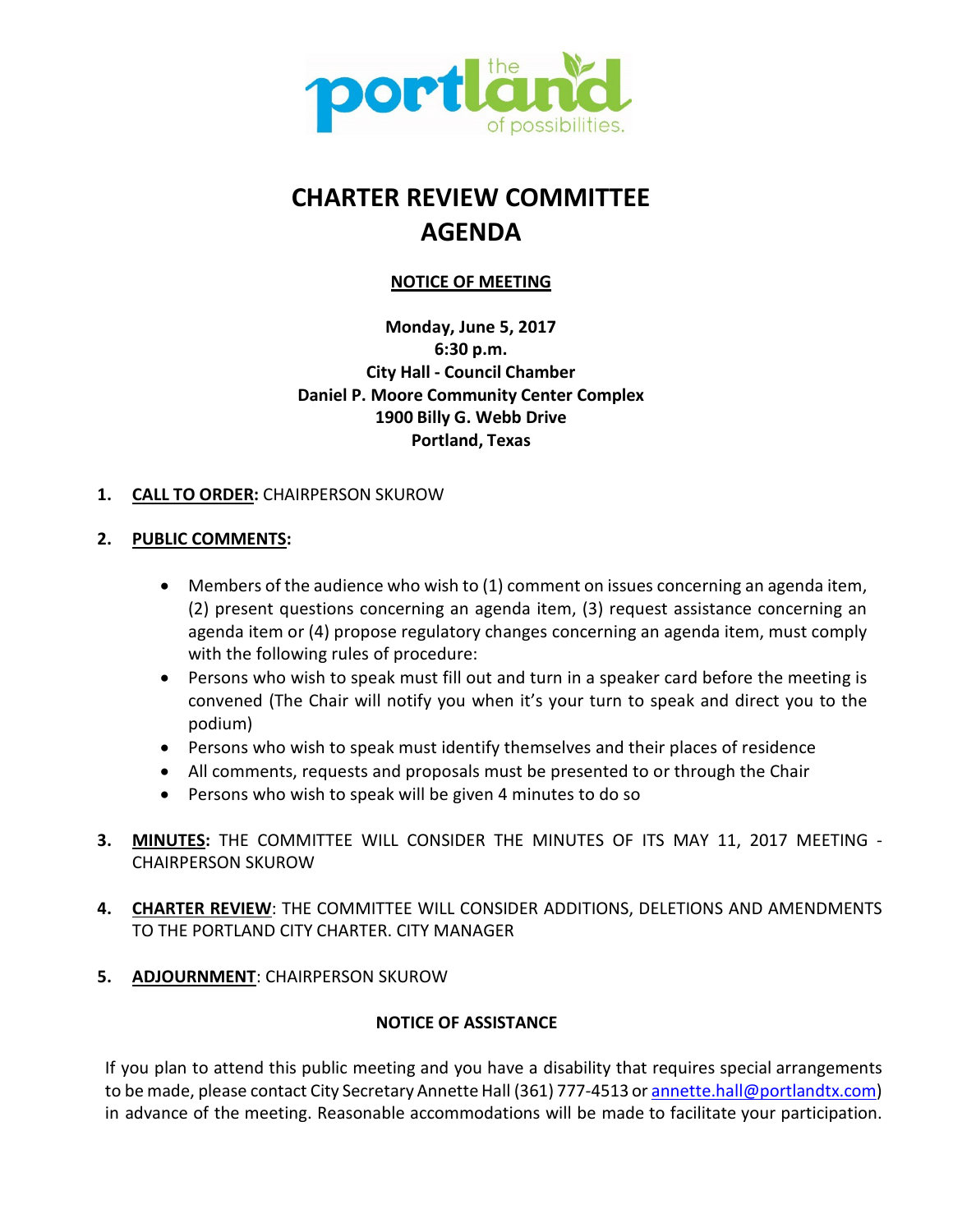The City Hall is wheelchair accessible and specially marked parking spaces are located in front of its entrance. Special seating will be provided in the Council Chamber during the meeting.

## **BRAILLE IS NOT AVAILABLE Posted:**

**Posted:** June 1, 2017 by 5:00 p.m. **By:** Portland City Hall **Annette Hall** Annette Hall Electronically at [www.portlandtx.com](http://www.portlandtx.com/) City Secretary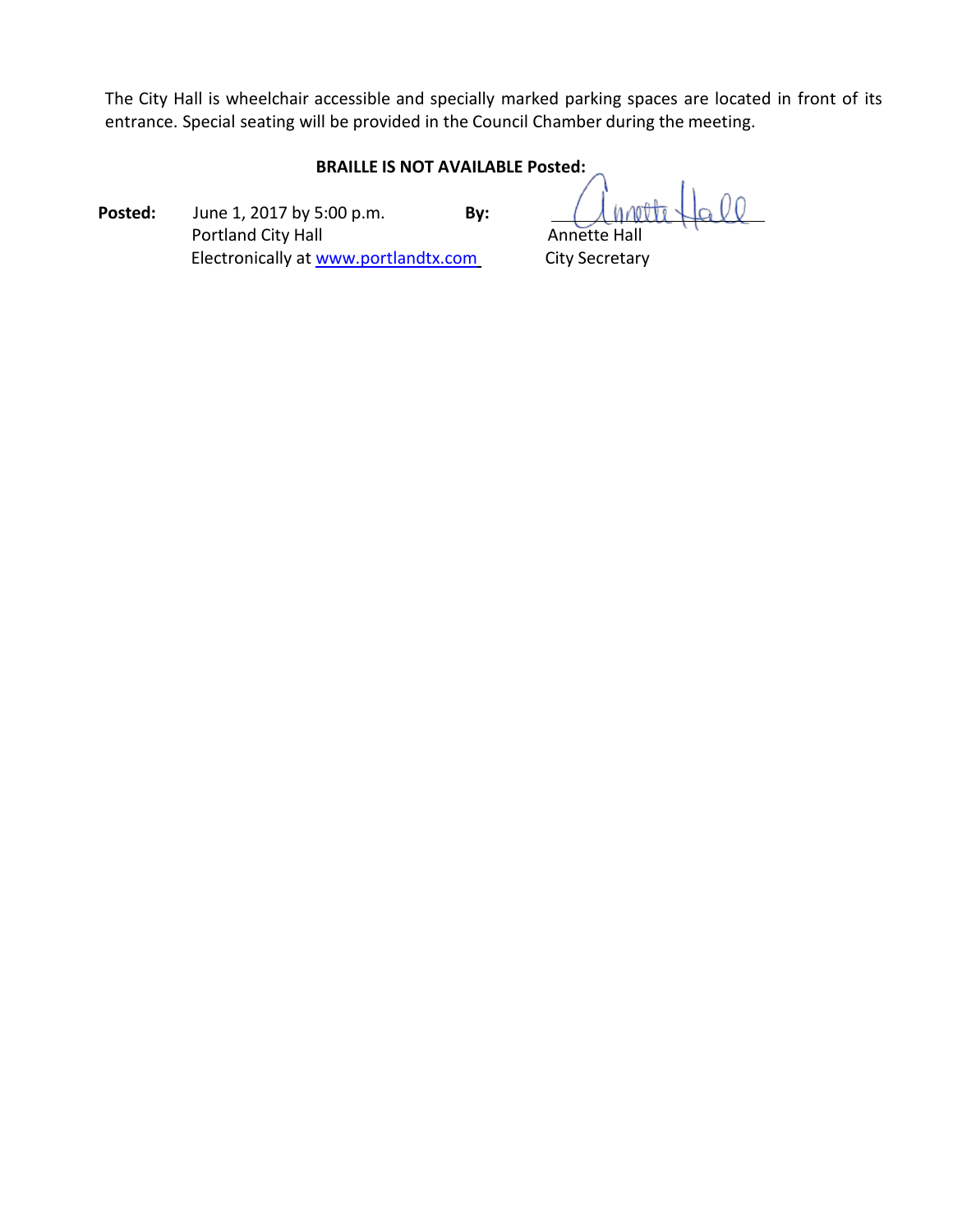## **MINUTES**

## **CHARTER REVIEW COMMITTEE**

## **MAY 11, 2017 MEETING**

The Charter Review Committee conducted its May 11, 2017, meeting in the Council Chambers of City Hall (1900 Billy G. Webb) that began at 6:30 p.m. It did so in compliance with requirements of the Texas Open Meetings Act and City of Portland City Charter. The following persons were in attendance:

#### **MEMBERS PRESENT**

Cathy Skurow, Council Member John Green, Council Member David Lewis, Citizen Jerry Browning, Jr., Citizen

#### **MEMBERS ABSENT**

Dick Moser, Citizen

#### **STAFF PRESENT**

Randy Wright, City Manager Brian DeLatte, Assistant City Manager Annette Hall, City Secretary Katie Griffin, Director of Finance Brandon Lemon, Accounting Assistant Drew Schell, IT Technician

## **1. CALL TO ORDER:** CHAIRPERSON SKUROW

Chairperson Skurow called the meeting to order at 6:31 p.m.

## **2. PUBLIC COMMENTS:**

- Members of the audience who wish to (1) comment on issues concerning an agenda item, (2) present questions concerning an agenda item, (3) request assistance concerning an agenda item or(4) propose regulatory changes concerning an agenda item, must comply with the following rules of procedure:
- Persons who wish to speak must fill out and turn in a speaker card before the meeting is convened (The Chair will notify you when it's your turn to speak and direct you to the podium)
- Persons who wish to speak must identify themselves and their places of residence
- All comments, requests and proposals must be presented to or through the Chair